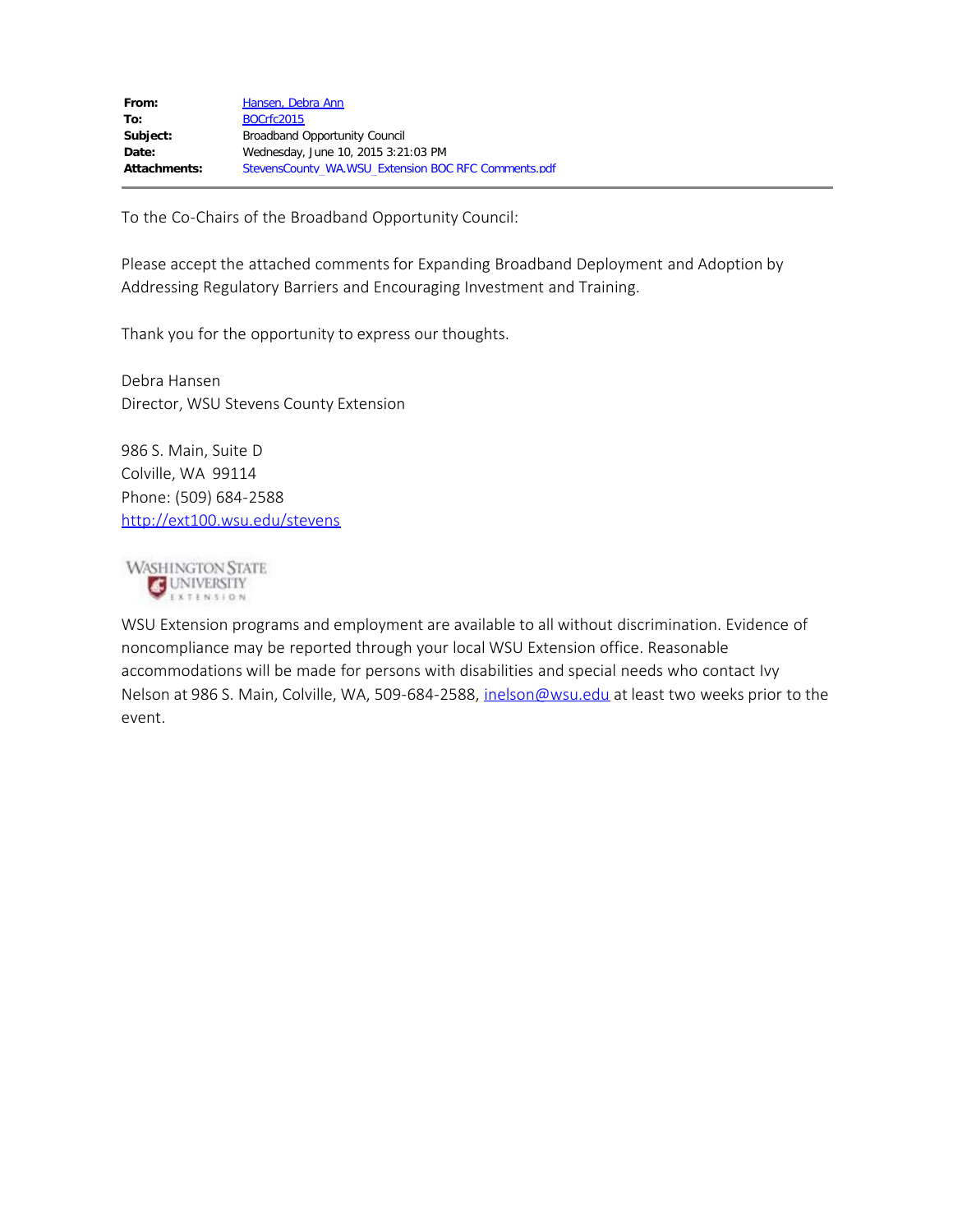

June 10, 2015

Mr. Larry Strickling, Administrator National Telecommunications and Information Administration

Ms. Lisa Mensah, Under Secretary for Rural Development United States Department of Agriculture

### **Comments from Stevens County Washington and WSU Stevens County Extension**

To the Co-Chairs of the Broadband Opportunity Council:

We write these comments representing Stevens County, Washington – a geographically large and mountainous county (2,477 sq. miles) with a rural population (17.6 per square mile) and economically stressed communities (16.5% living below the poverty level.) Because of these challenges, we have areas of our county that have limited access to broadband – the greatest point of access to strengthening the economy in a rural area and providing access to basic government services.

Stevens county government and WSU Extension has collaboratively worked to address these issues of access, awareness and adoption since 1999 with the establishment of the Rural Information Technology Center and ARRA-funded Local Technology Planning Teams through the Washington State Broadband Office. While we were working on this locally-led project, we were coordinating with the NoaNet fiber deployment across the north end of our county. This is a typical comment from a local constituent during our broadband work, "Sure, the internet is used a lot for cat videos, snapshots of brunch, Tweets from celebrities. It is also used for distance learning, telemedicine, telecommuting, videoconferencing, accessing OS/application updates, and myriad other practical applications. Many small businesses depend on it; many more would exist throughout northeastern Washington if it was readily available and affordable."

This region has historically been a natural-resource based economy and needs to be ready and prepared to adapt to the digital information global economy.

Following are direct comments to the questions posed, with some examples of our engagement and desired action items:

### **1. Leverage and Expand Broadband Infrastructure Deployment**

*Q2 How can the federal government promote the coordination and use of federally-funded broadband assets?* 

*Q11 Should the federal government promote the implementation of federally-funded broadband projects to coincide with other federally-funded infrastructure projects?* 

*Q20 What can the federal government do to make it easier for state, local and tribal governments or organizations to access funding for broadband?*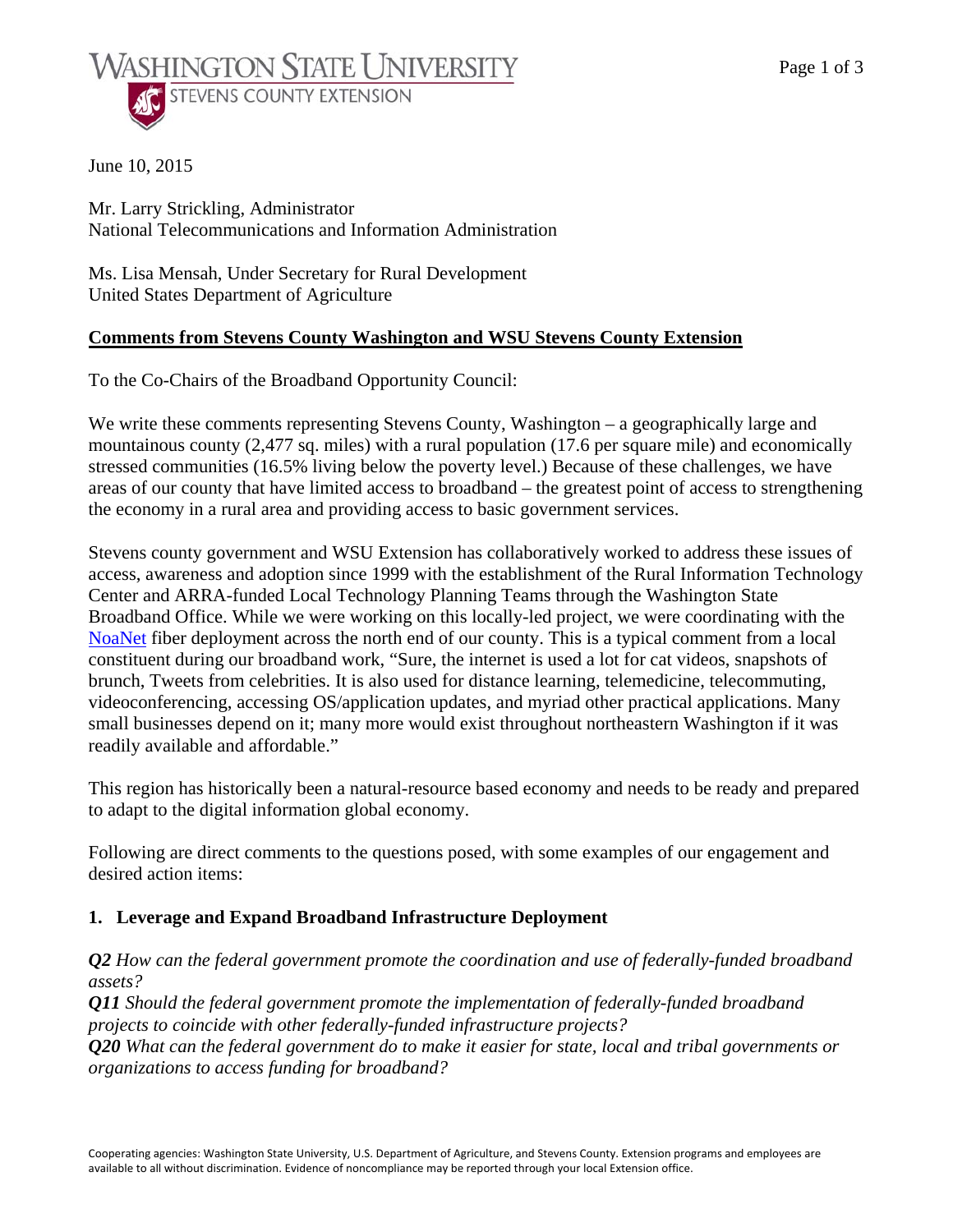While the NoaNet build out is very valuable to our redundancy and future opportunities, there is local frustration that when realizing that broadband infrastructure runs through their communities yet they cannot have access to it, the fiber "goes across my driveway but I cannot get to it." In other words, lack of middle-mile and last-mile connectivity still exists in our county. This is a major issue since lack of broadband infrastructure is proven to undermine economic development competitiveness.

There uncertainty and ignorance about available federal government related to broadband resources. For an organization or a community to build and use broadband, it often requires numerous funding resources through multiple organizations. For example, separate funding may be available and needed for each phase of a project (planning, middle mile, last mile, equipment, training, and ongoing monthly service fees). This creates confusion and results in disjointed responses from communities, especially those small, rural places with the greatest need and the least capacity to complete complex federal grant and loan applications.

## **Action items:**

- 1. Develop and enact policies that encourage partnerships that share existing network infrastructure and resources, such as underutilized network capacity or tower access. Encourage public and private entities alike to share unused resources and network capacity with service providers at a fair and equitable arrangement.
- 2. Require FirstNet to design and build their nationwide network to fill gaps in infrastructure for unserved or underserved rural areas and allow use of excess capacity for public organizations and private-sector businesses
- 3. Provide access to federally-funded mapping data (actual speed vs. advertised speed, infrastructure and demand) from earlier ARRA efforts.
- 4. Update the Community Connects Grant in three ways provide additional funding, provide stricter oversight for grant recipients and change the eligibility requirements to include *underserved* areas.
- 5. Provide guidance and training for county and municipal governments to explore, and where appropriate, fund and deploy their own broadband infrastructure.
- 6. Provide technical training and more time for rural communities to apply for these complex grants.
- 7. Provide technical assistance through regional partners at locations where stakeholders from unserved and underserved areas can easily participate. Do not rely on webinars which require significant bandwidth to announce funding opportunities and provide technical assistance.
- 8. Develop innovative mechanisms that leverage middle mile infrastructure. Mechanisms that involve state/local governments and/or smaller Internet providers as well as larger Internet service providers must be developed to fully leverage this infrastructure that may remain idle otherwise.

# **2. Invest in Broadband Adoption and Use Programs**

*Q1 How can the federal government promote best practices in broadband deployment and adoption? What resources are most useful to communities? What actions would be most helpful to communities seeking to improve broadband availability and use?* 

*Q5 How can the federal government best collaborate with stakeholders (state, local, and tribal governments, philanthropic entities, industry, trade associations, consumer organizations, etc.) to promote broadband adoption and deployment?* 

Cooperating agencies: Washington State University, U.S. Department of Agriculture, and Stevens County. Extension programs and employees are available to all without discrimination. Evidence of noncompliance may be reported through your local Extension office.